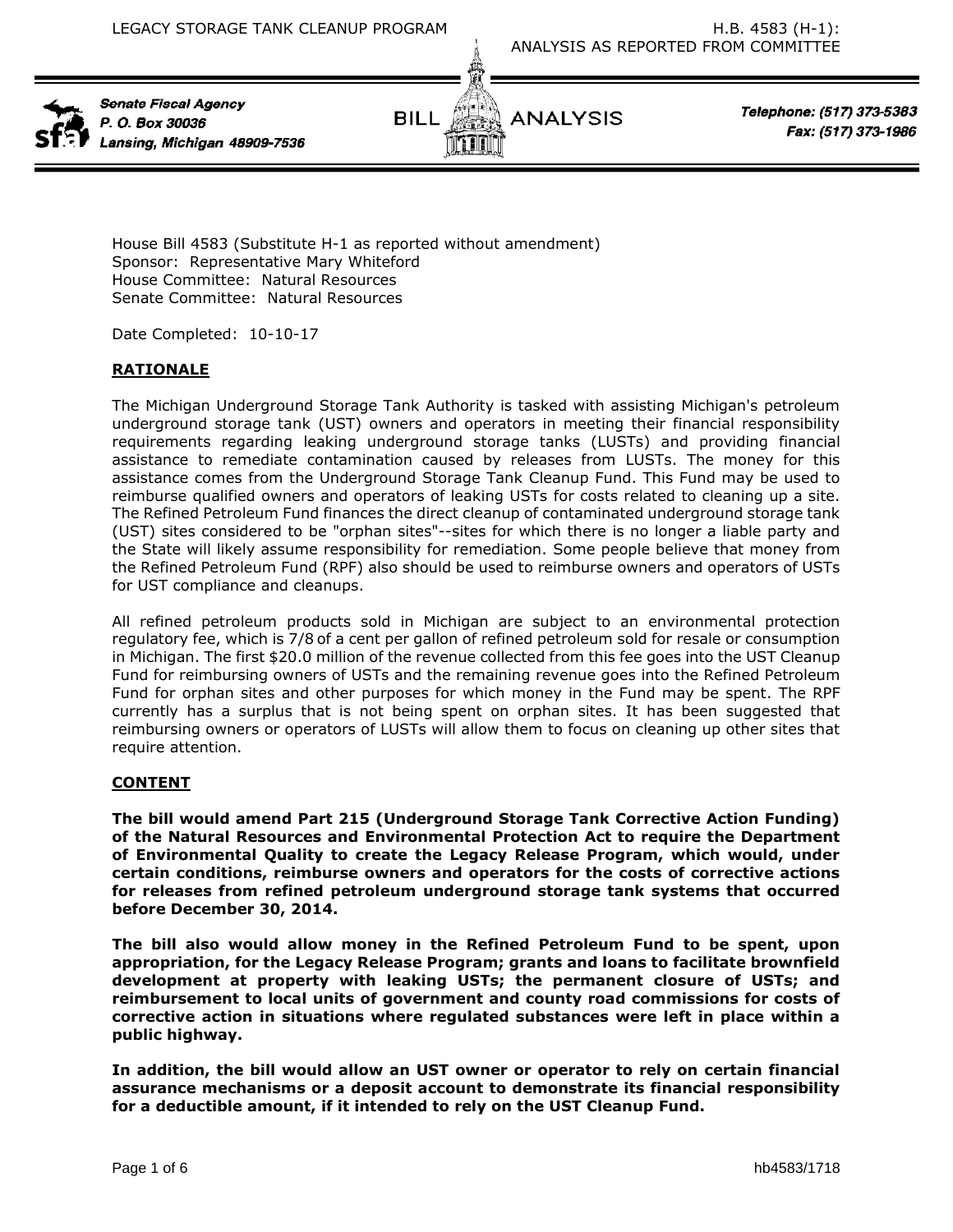The bill would take effect 90 days after it was enacted.

#### Legacy Underground Tank Cleanup Program

The bill would require the Department of Environmental Quality (DEQ) to establish the Legacy Release Program and would require the Michigan Underground Storage Tank Authority (MUSTA) to administer it. An eligible person could be reimbursed for corrective action costs incurred if the person demonstrated all of the following:

- -- The release from which the corrective action or indemnification arose was discovered and reported before December 30, 2014.
- -- The release upon which the request for reimbursement was based had not been closed pursuant to Part 213 (Leaking USTs) before December 30, 2014.
- -- Any refined petroleum UST systems operating at the location from which the release occurred were currently in compliance with the registration requirements of Part 211 (UST Regulations).
- -- The request for reimbursement did not include reimbursement for money that was reimbursed from any other source, including insurance policies.
- -- The request for reimbursement was for corrective action performed on or after December 30, 2014.

An eligible person seeking to be reimbursed under the Legacy Release Program would be required to submit to MUSTA a request for reimbursement on a form provided by the Authority containing the documentation it required.

(Under the bill, "eligible person" would mean the owner or operator of a refined petroleum underground storage tank system at the time of the reporting of the release.)

The Authority could not approve a claim submitted to the Legacy Release Program for any of the prohibitions listed in Section 21510c. (That section prohibits MUSTA from approving a claim for any of the following:

- -- A release that was expected or intended by an owner or operator, or an employee of an owner or operator.
- -- Punitive, exemplary, or multiplied damages, fines, taxes, penalties, assessments, punitive or statutory assessments, or any civil, administrative, or criminal fines, sanctions, or penalties.
- -- A claim made by an owner or operator against any other person that is also an owner or operator of the refined petroleum UST system.
- -- A release caused by, based upon, resulting from, or attributable to the owner's or operator's intentional, knowing, willful, or deliberate noncompliance with any statute, regulation, ordinance, administrative complaint, notice of violation, notice letter, executive order, or instruction of any governmental agency or body.
- -- A release arising from the ownership, maintenance, use, or entrustment to others of any aircraft, auto, rolling stock, or watercraft, including loading and unloading.
- -- Costs, charges, or expenses incurred by the owner or operator for goods supplied by the owner or operator or services performed by the staff or employees of the owner or operator, or its parent, subsidiary, or affiliate, unless the costs, charges, or expenses are incurred with the prior written approval of MUSTA.
- -- A release arising from any consequence of war, invasion, act of a foreign enemy, act of terrorists, hostilities, civil war, strike, riot, or civil commotion.
- -- Costs arising out of the reconstruction, repair, replacement, upgrading of a refined petroleum UST system, or any other improvements and any site enhancements or routine maintenance on, within, or under a location.
- -- Costs arising out of the removal, replacement, or recycling of a refined petroleum UST system or its contents.
- -- Costs, charges, or expenses incurred to investigate or verify that a confirmed release has taken place.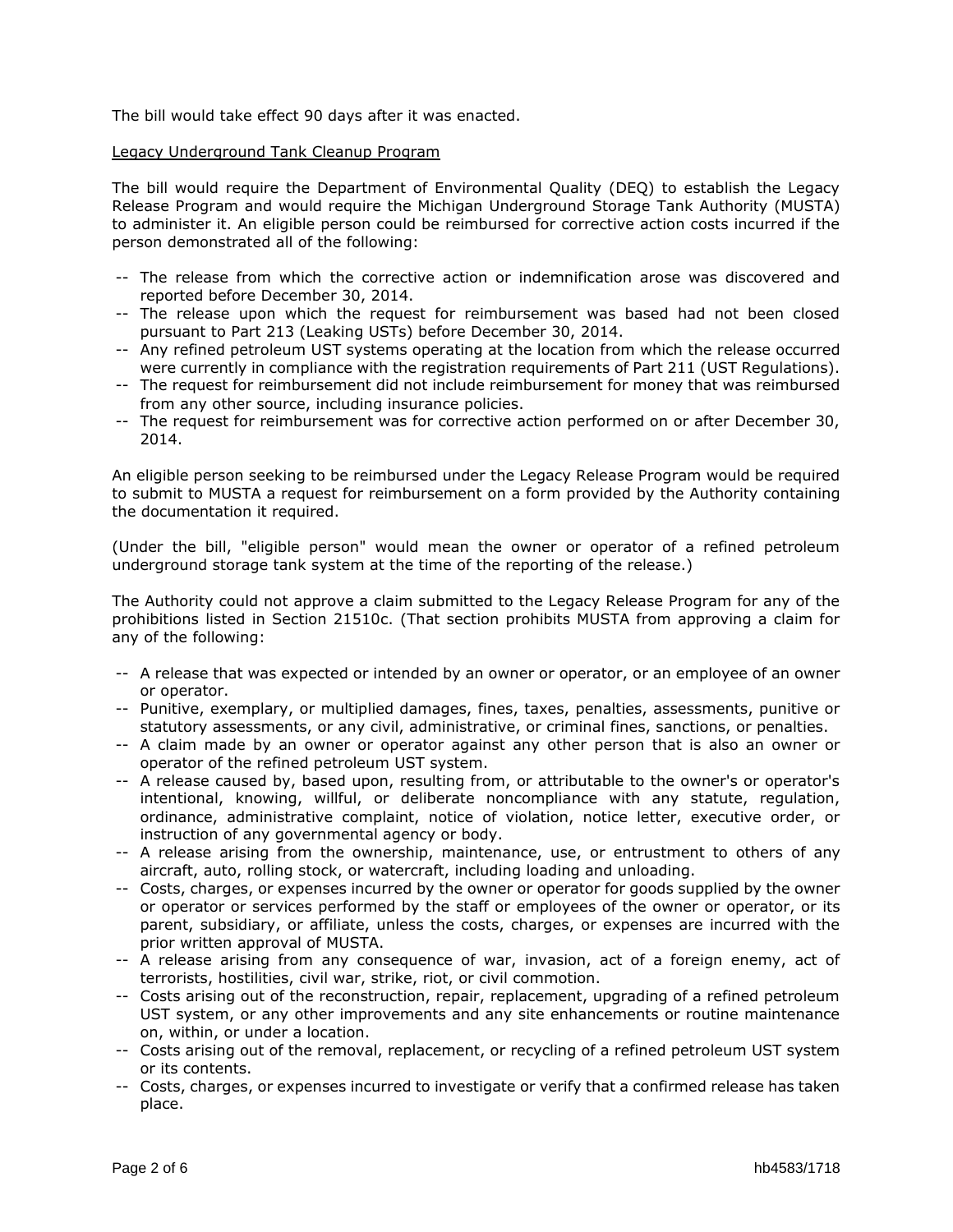- -- Costs related to the injury of an employee of the owner or operator or its parent, subsidiary, or affiliate arising out of and in the course of employment by the owner or operator or its parent, subsidiary, or affiliate or performing duties related to the conduct of the business of the owner or operator or its parent, subsidiary, or affiliate by a spouse, child, parent, brother, or sister of that employee.
- -- Any obligation of the owner or operator under worker's compensation, unemployment compensation, or disability benefits law or similar law.
- -- Any liability or claim for liability of others assumed by the owner or operator under any contract or agreement, unless the owner or operator would have been liable in the absence of the contract or agreement.
- -- A release on, within, under, or emanating from a location if the release commenced after the location was sold, given away, or abandoned.
- -- Costs that have been or will be submitted to or that have been paid pursuant to an insurance policy or policies.
- -- Costs arising from corrective actions performed in excess of the corrective actions required to obtain a restricted closure based on then current land use.
- -- Costs incurred after the closure date of the release or releases for which the claim was filed except for costs for monitoring well abandonment or remediation system decommissioning, or both, performed within one year of the closure date.)

The bill would require MUSTA to approve a request for reimbursement under the Legacy Release Program only as follows:

- -- The amount approved for reimbursement would have to be 50% of the aggregate indemnification and corrective action costs incurred, but not more than 50% of the reasonable and necessary eligible costs as determined by the MUSTA administrator pursuant to Section 21515(2) to (10).
- -- The total amount approved for reimbursement could not exceed \$50,000 for all releases from refined petroleum underground storage tank systems at a single location.
- -- An owner or operator could request a review of a denied claim or work invoice within 14 days of the denial pursuant to Section 21521.

(Section 21515 establishes the procedure for an owner or operator to receive money for corrective action from MUSTA after receiving notice that a claim for has been approved. Subsections (2) through (10) require the Authority to make certain determinations after receiving work invoices; require MUSTA to approve a work invoice after determining that it is reasonable and necessary; permit the owner or operator to submit work invoices only after initial approval of a claim and if the aggregate amount of invoices in the submission is \$5,000 or more; require the administrator to deny reimbursement if these conditions are not met; require the administrator to approve a reimbursement it if meets the requirements of Part 215 for an approved claim and an approved work invoice; require MUSTA to make a joint payment to the owner or operator and the contractor that performed the work within 45 days after the administrator's approval if sufficient money exists in the Refined Petroleum Fund; permit MUSTA to withhold partial payment under certain circumstances; and require MUSTA to prepare and make available standardized claim and work invoice forms.

Under Section 21521, if the administrator denies a claim, work invoice, request for indemnification, or request for eligibility determination, the owner or operator may, within 14 days, request review by the board of the Authority. A person who is denied approval by the board may appeal the decision to the circuit court.)

### Refined Petroleum Fund

Part 215 establishes the Refined Petroleum Fund (RPF) within the State Treasury. Money from the RPF may be spent, upon appropriation, only for one or more of the following purposes: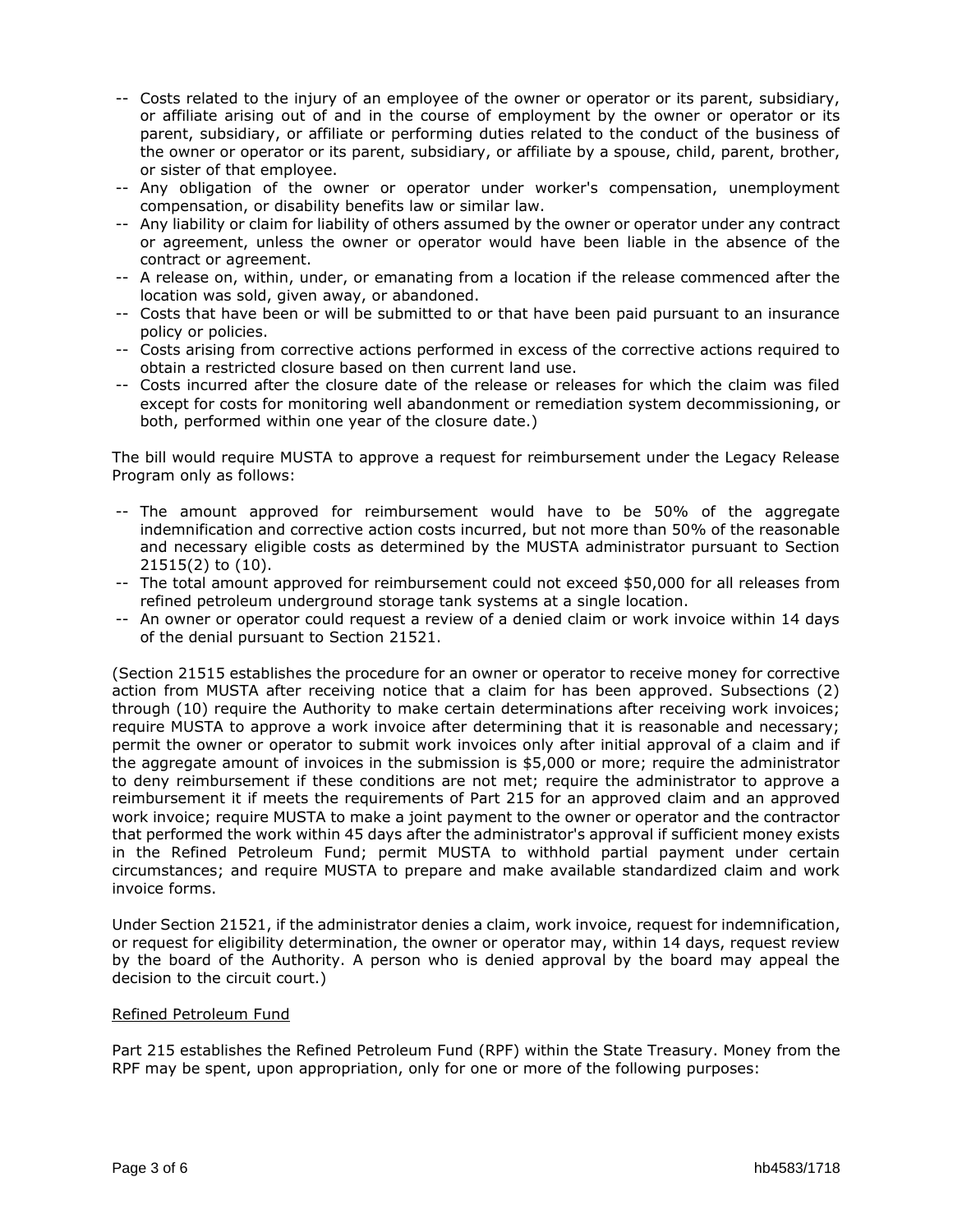- -- The reasonable costs of the DEQ in administering the RPF and providing remedies for sites posing a threat to the public health, safety, or welfare, or to the environment, as a result of releases from UST systems under Part 213.
- -- Not more than \$5.0 million annually for petroleum product inspection programs under the Weights and Measures Act and the Motor Fuels Quality Act.
- -- Not more than \$3.0 annually for the Bureau of Fire Services and Office of the State Fire Marshal, Storage Tank Division, in the Department of Licensing and Regulatory Affairs.

Under the bill, money from the RPF also could be spent, upon appropriation, for only one or more of the following purposes:

- -- The Legacy Release Program.
- -- Not more than \$5.0 annually for the DEQ to provide grants and loans in accordance with Part 196 (Clean Michigan Initiative Implementation) to facilitate brownfield redevelopment at properties with leaking USTs covered under Part 213, but not to fund the performance of response activities at a Part 213 property to address contamination solely attributable to a release regulated under Part 201 (Environmental Remediation).
- -- The permanent closure of an UST system by the DEQ if the UST system met the conditions that require permanent closure under an administrative rule or the Department determined it was necessary to protect public health, safety, welfare, or the environment.

In addition, the bill would allow money from the RPF to be spent, upon appropriation, for reimbursement by MUSTA to local units of government and county road commissions for the costs of corrective action to manage, relocate, or dispose of any media contaminated by regulated substances left in place within a public highway pursuant to Section 21320a if all of the following occurred:

- -- The local unit of government of county road commission had submitted to MUSTA a claim for reimbursement on a form it created.
- -- The claim for reimbursement was a for reasonable and necessary eligible corrective action costs determined by the administrator pursuant to Section 21515(2) to (10).
- -- The amount of reimbursement was not more than \$200,000 per claim.

(Section 21310a requires the implementation of "institutional controls" and the use of a restrictive covenant under certain circumstances; and allows the use of alternative mechanisms, including a license or license agreement with the Department of Transportation under which regulated substances are left in place within a public highway, under certain circumstances.)

#### Financial Responsibility Requirements

Part 215 provides for the creation of the Underground Storage Tank Cleanup Fund and allows it to be used for the payment of approved claims under Part 215, after the payment of principal and interest on bonds and notes issued pursuant to Part 215 and administrative costs.

If an owner or operator intends to rely on the UST Cleanup Fund to meet financial responsibility requirements, the owner or operator must submit to MUSTA a request for a determination that the owner or operator would be eligible for funding under Part 215 in the event of a release from a refined petroleum UST system. Upon receiving a request, MUSTA must make a determination and notify the owner or operator. A determination must be based upon a demonstration of certain factors, including that the owner or operator has financial responsibility for the deductible amount.

Under the bill, in order to demonstrate that the owner or operator has financial responsibility for a deductible amount under Part 215, the owner or operator could rely upon any financial assurance mechanism listed in the Code of Federal Regulations (40 CFR 280.95 - 280.107) or either of the following: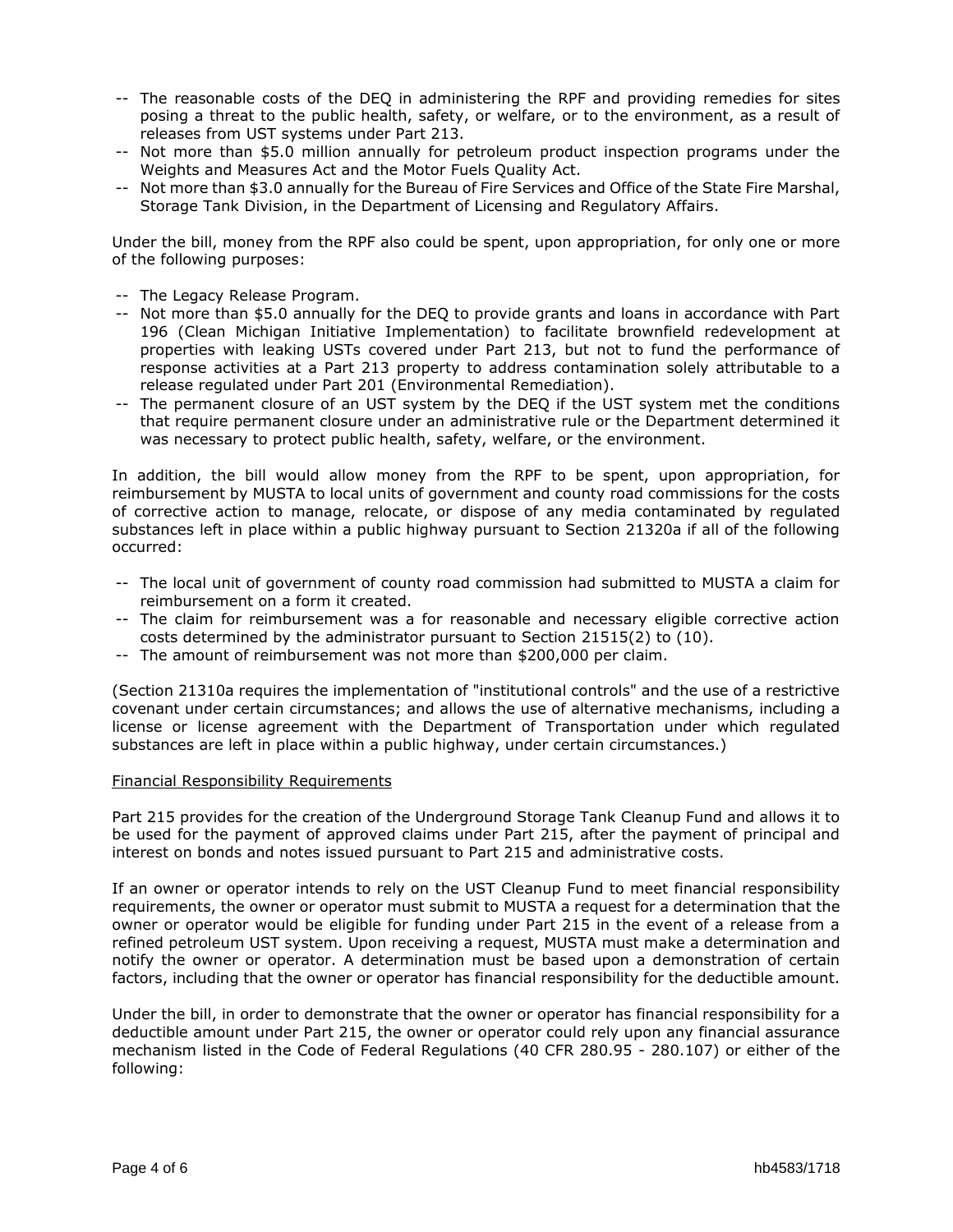- -- A financial test of self-insurance, which the owner or operator would have to pass by submitting, on a form developed by MUSTA, financial information certified as accurate by the chief financial officer or comparable position that demonstrated a tangible net worth of at least three times the deductible amount required under Part 215.
- -- A deposit account in the amount of the deductible amount required under Part 215 in a financial institution as defined in the Banking Code, if access to the deposit account were restricted by a deposit account control agreement or similar restriction as approved by
- -- MUSTA that required the approval of the administrator for a withdrawal from the deposit account.

(The Federal regulations cited above list various mechanisms that UST owners and operators may use to meet financial responsibility requirements, including a financial test of self-insurance, a guarantee, insurance, a surety bond, a state fund, a trust fund, and others.)

MCL 324.21506a et al.

### **ARGUMENTS**

*(Please note: The arguments contained in this analysis originate from sources outside the Senate Fiscal Agency. The Senate Fiscal Agency neither supports nor opposes legislation.)*

### **Supporting Argument**

Since its establishment by Public Act 416 of 2014, the UST remediation program has become the most successful remediation program in the State. More than 1,000 sites have been identified as leaking and corrective actions have been completed to meet the appropriate land use criteria. However, under the Act, an owner or operator of an UST system is eligible to receive money from the UST Authority for corrective action or indemnification due to a release from the system only if the release was or is discovered and reported on or after December 30, 2014 (the effective date of Public Act 416). Due to the success of the program and the number of sites that have been rehabilitated, this program should be extended to releases discovered before December 30, 2014. Because this program uses funds already collected and because the RPF currently has a surplus not being used on other sites, the bill would ensure that more sites were rehabilitated without increasing the burden on taxpayers.

#### **Opposing Argument**

Cleaning up leaking UST sites is a positive action but the State also has many orphan sites and money from the Fund should be used to clean up those sites first. Orphan sites are solely the responsibility of the State and the State has an obligation to protect money that was collected specifically to deal with them and clean them up. The bill would allow money to be spent reimbursing owners of sites that have already been cleaned up instead of sites known to be a threat, and thus would divert tax dollars from their intended use. According to the Michigan Environmental Council (MEC), the State knows of 7,000 orphan sites in Michigan that have not been addressed. Unlike USTs with owners, the only source of funding available to clean up the orphan sites is the Refined Petroleum Fund. Through the Statewide Expanded Triage (SWET) program, the State has found that about 10% of the orphan sites pose an immediate risk to public health and need to be addressed, according to the MEC.

**Response:** Money in the RPF accumulates more rapidly than the DEQ can spend it addressing the orphan sites because the Department lacks the staff to work on this project at that speed. A better use of this surplus would be to reimburse owners and operators of USTs and allow them to shift their focus to other LUST sites that require action.

### **Opposing Argument**

The financial responsibility requirements that make an owner or operator eligible to rely on the RPF are already too low, and the bill would not require an owner or operator to have enough financial interest in an UST before relying on the RPF to clean up a site. If an owner or operator has fewer than eight USTs, the deductible is just \$2,000 per claim. This does not properly discourage operators from running substandard gas stations, which due to the age of the tanks